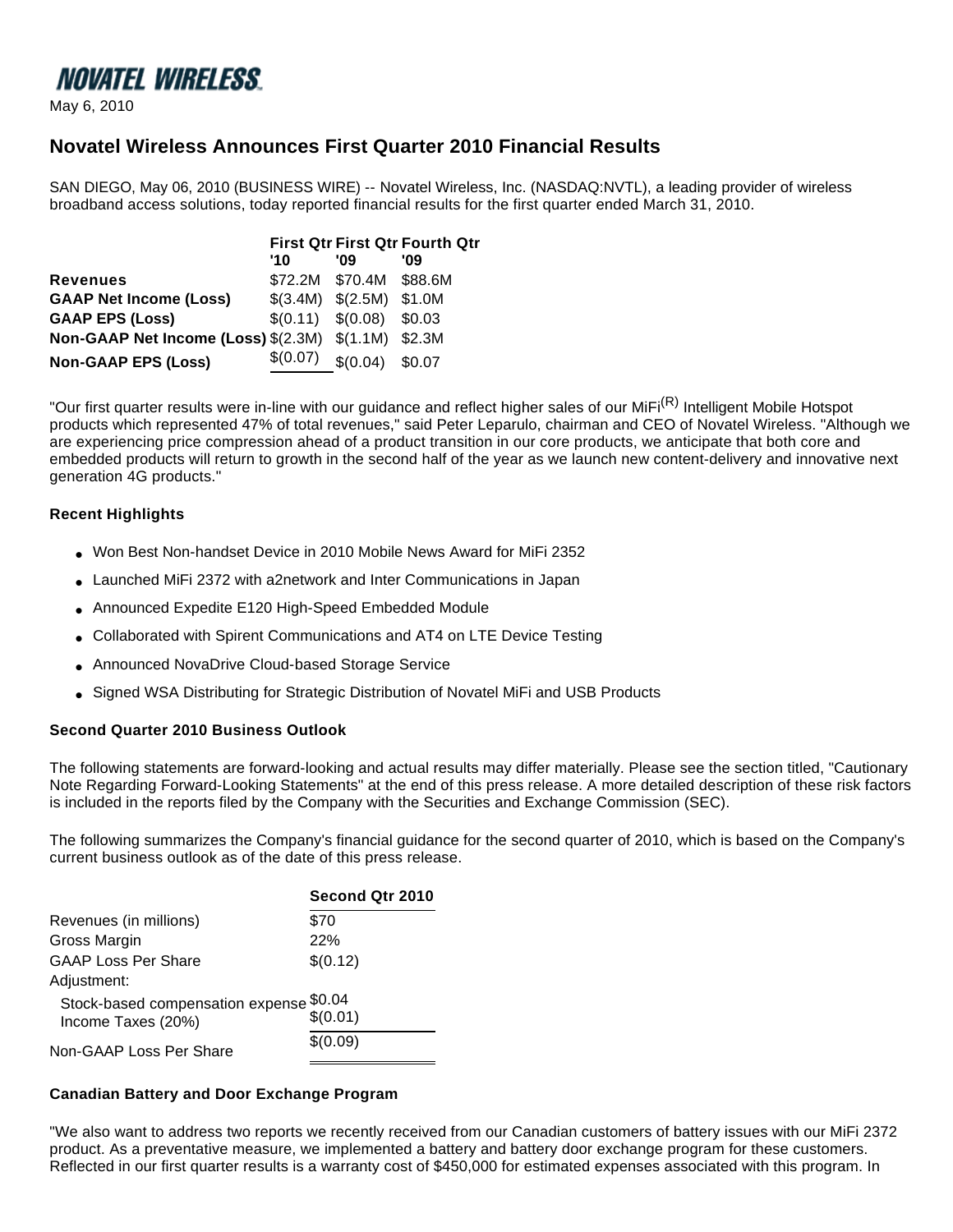addition, we have taken proactive steps with our MiFi 2352 products and all units are shipping with the new battery door design. These issues do not involve the MiFi 2200 product, which represents approximately 90% of our MiFi shipments to date," said Mr. Leparulo.

## **Conference Call Information**

Novatel Wireless will host a conference call and live webcast for analysts and investors at 5:00 p.m. ET. For parties in the United States and Canada, call 877-941-4774 to access the conference call. International parties can access the call at 480- 629-9760.

Novatel Wireless will offer a live webcast of the conference call, which will also include forward-looking information. The webcast will be accessible from the "Investor Relations" section of the Company's website at [www.novatelwireless.com](http://cts.businesswire.com/ct/CT?id=smartlink&url=http%3A%2F%2Fwww.novatelwireless.com&esheet=6281161&lan=en_US&anchor=www.novatelwireless.com&index=1&md5=8471823142dc3b2ddb0e2f2b9981f789). The webcast will be archived for a period of 90 days. A telephonic replay of the conference call will also be available two hours after the call and will run for two days. To hear the replay, parties in the United States and Canada should call 800-406-7325 and enter pass code 4282534. International parties should call 303-590-3030 and enter pass code 4282534. In addition, Novatel Wireless' press release will be accessible from Novatel Wireless' website before the conference call begins.

## **ABOUT NOVATEL WIRELESS**

Novatel Wireless, Inc. is a leader in the design and development of innovative wireless broadband access solutions based on 3G and 4G wireless technologies. Novatel Wireless' Intelligent Mobile Hotspot products, software, USB modems and embedded modules enable high-speed wireless Internet access on leading wireless data networks. The Company delivers specialized wireless solutions to carriers, distributors, OEMs and vertical markets worldwide. Headquartered in San Diego, California, Novatel Wireless is listed on NASDAQ: NVTL. For more information please visit [www.novatelwireless.com](http://cts.businesswire.com/ct/CT?id=smartlink&url=http%3A%2F%2Fwww.novatelwireless.com&esheet=6281161&lan=en_US&anchor=www.novatelwireless.com&index=2&md5=b2518b1241ee41c529af073da70d961c). (NVTLE)

## **Cautionary Note Regarding Forward-Looking Statements**

Some of the information presented in this release constitutes forward-looking statements based on management's current expectations, assumptions, estimates and projections. In this context, forward-looking statements often address expected future business and financial performance and often contain words such as "may," "estimate," "anticipate," "believe," "expect," "intend," "plan," "project," "will" and similar words and phrases indicating future results. The information presented in this release related to our outlook for the second quarter of 2010, product growth in the second half of 2010 and battery issues with our MiFi 2372 and 2352 devices are forward-looking. Forward-looking statements involve risks and uncertainties that could cause actual results to differ materially from those anticipated in such forward-looking statements. The Company therefore cannot guarantee future results, performance or achievements. Actual results could differ materially from the Company's expectations.

Factors that could cause actual results to differ materially from Novatel Wireless' expectations are set forth as risk factors in the Company's SEC reports and filings and include (1) the future demand for wireless broadband access to data, (2) the growth of wireless wide-area networking, (3) changes in commercially adopted wireless transmission standards and technologies including 3G and 4G standards, (4) continued customer and end user acceptance of the Company's current products and market demand for the Company's anticipated new product offerings, (5) increased competition and pricing pressure from current or new wireless market participants, (6) dependence on third party manufacturers in Asia and key component suppliers worldwide, (7) unexpected liabilities or expenses, (8) the Company's ability to introduce new products in a timely manner, (9) litigation, regulatory and IP developments related to our products or component parts of our products, (10) the outcome of pending or future litigation, including the current class action securities litigation, (11) the impact of the current global credit crisis on the value and liquidity of the securities in our investment portfolio, (12) dependence on a small number of customers, (13) the effect of changes in accounting standards and in aspects of our critical accounting policies and (14) our ability to address the thermal battery issues related to our MiFi 2372 and 2352 devices and the adequacy of our existing warranty reserve to address these issues, (15) the Company's plans and expectations relating to strategic relationships, international expansion, software and hardware developments, personnel matters and cost containment initiatives.

These factors, as well as other factors described in the reports filed by the Company with the SEC (available at [www.sec.gov](http://cts.businesswire.com/ct/CT?id=smartlink&url=http%3A%2F%2Fwww.sec.gov&esheet=6281161&lan=en_US&anchor=www.sec.gov&index=3&md5=39e19641fd02a8c0f863094e7fad46a9)), could cause actual results to differ materially. Novatel Wireless assumes no obligation to update publicly any forward-looking statements for any reason, even if new information becomes available or other events occur in the future, except as otherwise required pursuant to applicable law and our on-going reporting obligations under the Securities Exchange Act of 1934, as amended.

#### **Non-GAAP Financial Measures**

Novatel Wireless has provided in this release financial information that has not been prepared in accordance with GAAP. Non-GAAP net income and diluted earnings per share exclude stock-based compensation expenses, net of income taxes. Non-GAAP net income and diluted earnings per share assume a tax rate which management believes reflects its long-term effective tax rate.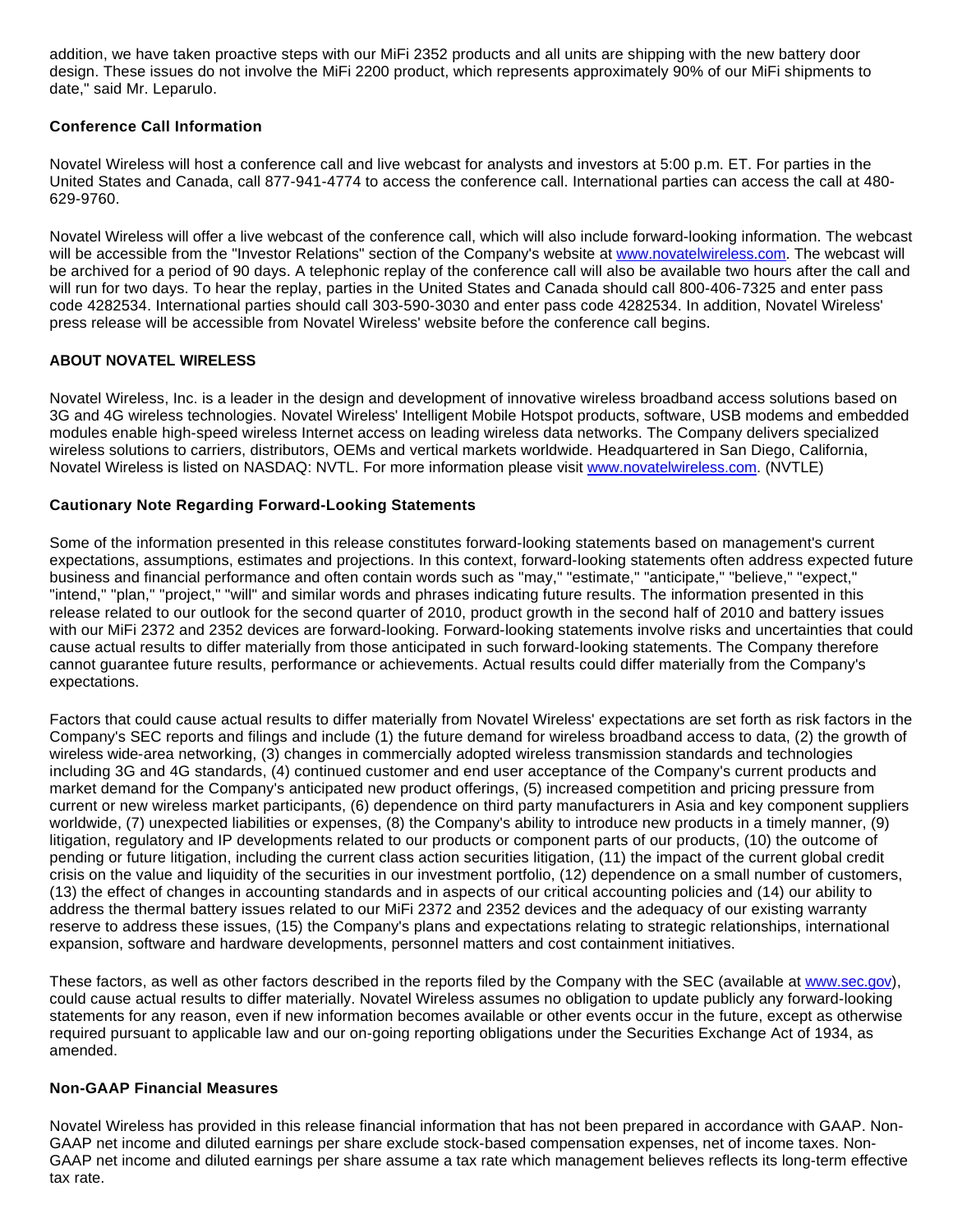Non-GAAP net income and diluted earnings per share are supplemental measures of our performance that are not required by, or presented in accordance with, GAAP. These non-GAAP financial measures are not intended to be used in isolation and, moreover, they should not be considered as a substitute for net income, diluted earnings per share or any other performance measure determined in accordance with GAAP. We present non-GAAP net income and diluted earnings per share because we consider each to be an important supplemental measure of our performance.

Management uses these non-GAAP financial measures to make operational decisions, evaluate the Company's performance, prepare forecasts and determine compensation. Further, management believes that both management and investors benefit from referring to these non-GAAP financial measures in assessing the Company's performance when planning, forecasting and analyzing future periods. The stock-based compensation expenses are expected to vary depending on the number of new grants issued to both current and new employees, and changes in the Company's stock price, stock market volatility, expected option life and risk-free interest rates, all of which are difficult to estimate. In calculating non-GAAP net income and diluted earnings per share, management excludes stock-based compensation expenses to facilitate comparability of the Company's operating performance on a period-to-period basis because such expenses are not, in management's review, related to the Company's ongoing operating performance. Management uses this view of its operating performance for purposes of comparison with its business plan and individual operating budgets and allocation of resources.

We further believe that these non-GAAP financial measures are useful to investors in providing greater transparency to the information used by management in its operational decision making. We believe that the use of non-GAAP net income and diluted earnings per share also facilitates a comparison of Novatel Wireless' underlying operating performance with that of other companies in our industry, which use similar non-GAAP financial measures to supplement their GAAP results.

Calculating non-GAAP net income and diluted earnings per share have limitations as an analytical tool, and you should not consider these measures in isolation or as substitutes for GAAP net income and diluted earnings per share. In the future, we expect to continue to incur expenses similar to the non-GAAP adjustments described above, and exclusion of these items in the presentation of our non-GAAP financial measures should not be construed as an inference that these costs are unusual, infrequent or non-recurring. Investors and potential investors are cautioned that there are material limitations associated with the use of non-GAAP financial measures as an analytical tool. Some of the limitations in relying on non-GAAP net income and diluted earnings per share are:

- Other companies, including other companies in our industry, may calculate non-GAAP net income and diluted earnings per share differently than we do, limiting their usefulness as a comparative tool.
- The Company's income tax expense will be ultimately based on its GAAP taxable income and actual tax rates in effect, which may differ significantly from the effective tax rate used in our non-GAAP financial measures.

In addition, the adjustments to our GAAP net income and diluted earnings per share reflect the exclusion of stock-based compensation expenses that are recurring and will be reflected in the Company's financial results for the foreseeable future. The Company compensates for these limitations by providing specific information regarding the GAAP amount excluded from the non-GAAP financial measures. The Company further compensates for the limitations of our use of non-GAAP financial measures by presenting comparable GAAP measures more prominently. The Company evaluates the non-GAAP financial measures together with the most directly comparable GAAP financial measures.

Investors and potential investors are encouraged to review the reconciliation of non-GAAP financial measures contained within this press release with our GAAP net income and diluted earnings per share. For more information, see the consolidated statements of operations and the "Reconciliation of GAAP Net Income (Loss) to Non-GAAP Net Income" contained in this press release.

(C) 2010 Novatel Wireless. All rights reserved. MiFi is a registered trademark of Novatel Wireless, Inc. The Novatel Wireless name and logo are trademarks of Novatel Wireless, Inc. Other product or service names mentioned herein are the trademarks of their respective owners.

| <b>NOVATEL WIRELESS, INC.</b> |   |              |  |                        |  |  |
|-------------------------------|---|--------------|--|------------------------|--|--|
| CONSOLIDATED BALANCE SHEETS   |   |              |  |                        |  |  |
| (in thousands)                |   |              |  |                        |  |  |
|                               |   |              |  | March 31, December 31, |  |  |
|                               |   | 2010<br>2009 |  |                        |  |  |
|                               |   | (Unaudited)  |  |                        |  |  |
| <b>ASSETS</b>                 |   |              |  |                        |  |  |
| <b>Current assets:</b>        |   |              |  |                        |  |  |
| Cash and cash equivalents     | S | 86.064 \$    |  | 100,025                |  |  |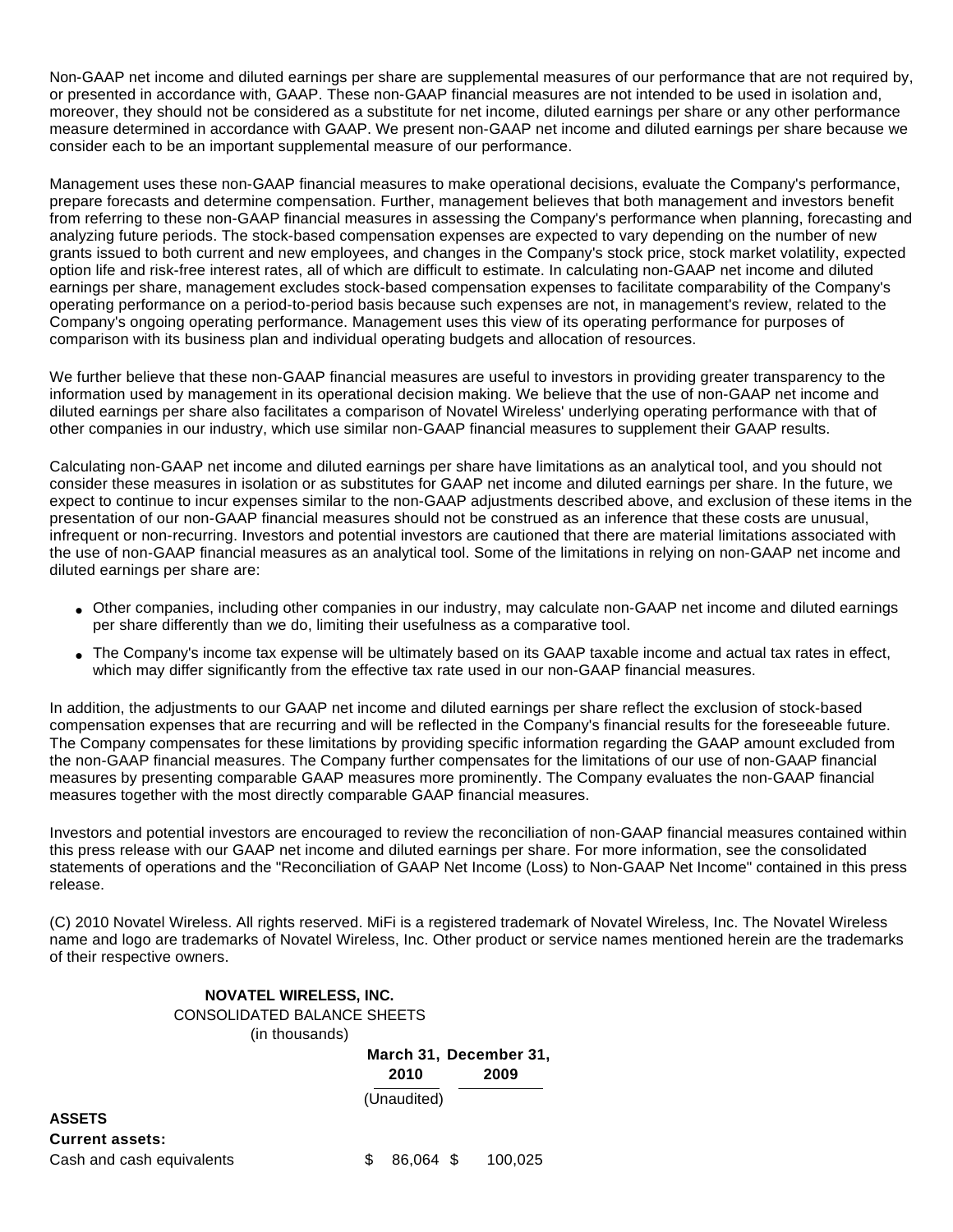| Marketable securities                                                      |    | 53,415     | 27,664        |
|----------------------------------------------------------------------------|----|------------|---------------|
| Accounts receivable, net                                                   |    | 33,464     | 36,299        |
| Inventories                                                                |    | 19,081     | 24,973        |
| Deferred tax assets, net                                                   |    | 6,453      | 6,465         |
| Prepaid expenses and other                                                 |    | 5,858      | 4,738         |
| Total current assets                                                       |    | 204,335    | 200,164       |
| Property and equipment, net                                                |    | 14,677     | 14,911        |
| Marketable securities                                                      |    | 45,093     | 48,355        |
| Intangible assets, net                                                     |    | 1,335      | 1,513         |
| Deferred tax assets, net                                                   |    | 16,781     | 17,248        |
| Other assets                                                               |    | 134        | 316           |
| <b>Total Assets</b>                                                        | S  | 282,355 \$ | 282,507       |
| <b>LIABILITIES AND STOCKHOLDERS' EQUITY</b><br><b>Current liabilities:</b> |    |            |               |
| Accounts payable                                                           | \$ | 26,633     | \$<br>27,460  |
| Accrued expenses                                                           |    | 26,599     | 23,236        |
| <b>Total current liabilities</b>                                           |    | 53,232     | 50,696        |
| Capital lease obligations, long-term                                       |    | 138        | 184           |
| Other long-term liabilities                                                |    | 20,670     | 20,472        |
| <b>Total liabilities</b>                                                   |    | 74,040     | 71,352        |
| <b>Stockholders' equity:</b>                                               |    |            |               |
| Common stock                                                               |    | 31         | 31            |
| Additional paid-in capital                                                 |    | 417,107    | 416,579       |
| Accumulated other comprehensive income                                     |    | 36         | 15            |
| <b>Accumulated deficit</b>                                                 |    | (183, 859) | (180, 470)    |
|                                                                            |    | 233,315    | 236,155       |
| Treasury stock at cost                                                     |    | (25,000)   | (25,000)      |
| Total stockholders' equity                                                 |    | 208,315    | 211,155       |
|                                                                            | \$ | 282,355    | \$<br>282,507 |

## **NOVATEL WIRELESS, INC.**

 $=$   $=$ 

## CONSOLIDATED STATEMENTS OF OPERATIONS (in thousands, except per share data) (unaudited)

|                                    | <b>Three Months Ended</b> |              |     |          |  |  |
|------------------------------------|---------------------------|--------------|-----|----------|--|--|
|                                    |                           | March 31,    |     |          |  |  |
|                                    |                           | 2010         |     | 2009     |  |  |
| Net revenues                       | \$                        | 72,239       | \$. | 70,393   |  |  |
| Cost of revenues                   |                           | 54,470       |     | 54,337   |  |  |
| Gross profit                       |                           | 17,769       |     | 16,056   |  |  |
| Operating costs and expenses:      |                           |              |     |          |  |  |
| Research and development           |                           | 11,342       |     | 11,003   |  |  |
| Sales and marketing                |                           | 6,744        |     | 4,505    |  |  |
| General and administrative         |                           | 4,373        |     | 4,468    |  |  |
| Total operating costs and expenses |                           | 22,459       |     | 19,976   |  |  |
| <b>Operating loss</b>              |                           | (4,690)      |     | (3,920)  |  |  |
| Other income (expense):            |                           |              |     |          |  |  |
| Interest income, net               |                           | 198          |     | 481      |  |  |
| Other expense, net                 |                           | (139)        |     | (84)     |  |  |
| Loss before income taxes           |                           | (4,631)      |     | (3, 523) |  |  |
| Income tax benefit                 |                           | (1, 242)     |     | (1,060)  |  |  |
| Net loss                           | S                         | $(3,389)$ \$ |     | (2, 463) |  |  |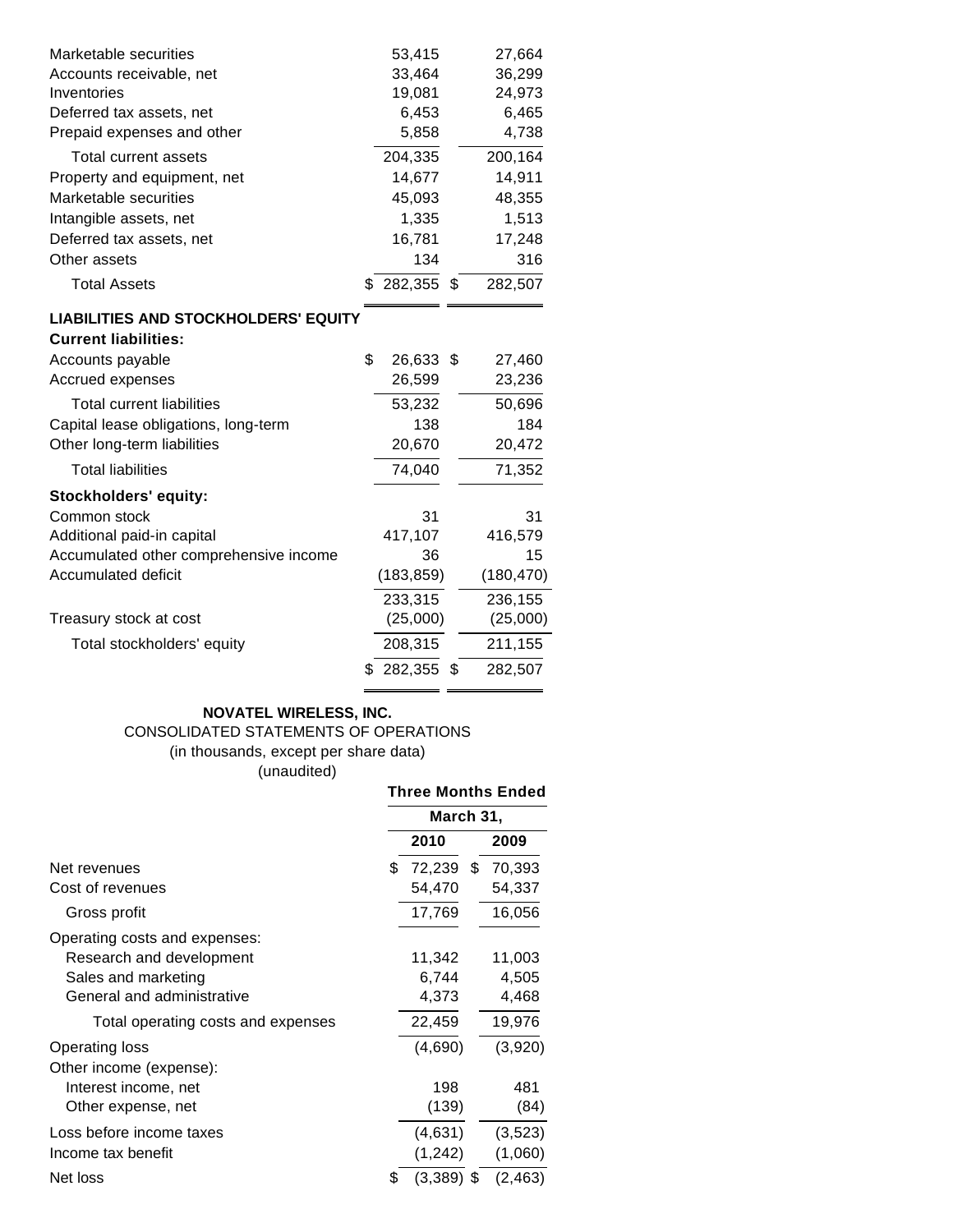| Per share data:                                                       |    |             |        |
|-----------------------------------------------------------------------|----|-------------|--------|
| Net loss per share:                                                   |    |             |        |
| Basic                                                                 | \$ | $(0.11)$ \$ | (0.08) |
| Diluted                                                               | S  | $(0.11)$ \$ | (0.08) |
| Weighted average shares used in computation of<br>net loss per share: |    |             |        |
| Basic                                                                 |    | 31,185      | 30,387 |
| <b>Diluted</b>                                                        |    | 31,185      | 30,387 |

# **NOVATEL WIRELESS, INC.**

# CONSOLIDATED STATEMENT OF CASH FLOWS

(in thousands) (unaudited)

|                                                                                                                                    | <b>Three Months Ended</b><br>March 31, |                 |
|------------------------------------------------------------------------------------------------------------------------------------|----------------------------------------|-----------------|
|                                                                                                                                    | 2010                                   | 2009            |
| Cash flows from operating activities:                                                                                              |                                        |                 |
| Net loss                                                                                                                           | \$<br>$(3,389)$ \$                     | (2, 463)        |
| Adjustments to reconcile net loss to net cash provided by (used in) operating activities:                                          |                                        |                 |
| Depreciation and amortization                                                                                                      | 2,653                                  | 3,646           |
| Provision for bad debts                                                                                                            | (116)                                  | 114             |
| Inventory provision                                                                                                                | 487                                    | 124             |
| Share-based compensation expense                                                                                                   | 1,393                                  | 1,525           |
| Excess tax benefits from equity based compensation                                                                                 | (88)                                   | (16)            |
| Non-cash income tax expense                                                                                                        | 677                                    | 484             |
| Changes in assets and liabilities:                                                                                                 |                                        |                 |
| Accounts receivable                                                                                                                | 2,951                                  | (17, 402)       |
| Inventories                                                                                                                        | 5,438                                  | (3,809)         |
| Prepaid expenses and other assets                                                                                                  | (1,293)                                | 177             |
| Accounts payable                                                                                                                   | (2,036)                                | 9,751           |
| Accrued expenses, income taxes, and other                                                                                          | 3,242                                  | (1,234)         |
| Net cash provided by (used in) operating activities                                                                                | 9,919                                  | (9, 103)        |
| Cash flows from investing activities:                                                                                              |                                        |                 |
| Purchases of property and equipment                                                                                                | (806)                                  | (572)           |
| Purchases of securities                                                                                                            | (55, 882)                              | (41, 475)       |
| Securities maturities/sales                                                                                                        | 33,414                                 | 25,448          |
| Net cash used in investing activities                                                                                              | (23, 274)                              | (16, 599)       |
| Cash flows from financing activities:                                                                                              |                                        |                 |
| Principal payments under capital lease obligations                                                                                 | (48)                                   | (62)            |
| Taxes paid on vested restricted stock units net of proceeds from stock option exercises                                            | (598)                                  | 12 <sup>2</sup> |
| Excess tax benefits from equity based compensation                                                                                 | 88                                     | 16              |
| Net cash used in financing activities                                                                                              | (558)                                  | (34)            |
| Effect of exchange rates on cash and cash equivalents                                                                              | (48)                                   | (360)           |
| Net decrease in cash and cash equivalents                                                                                          | (13,961)                               | (26,096)        |
| Cash and cash equivalents, beginning of period                                                                                     | 100,025                                | 77,733          |
| Cash and cash equivalents, end of period                                                                                           | 86,064 \$                              | 51,637          |
| Supplemental disclosures of cash flow information:                                                                                 |                                        |                 |
| Cash paid during the year for:                                                                                                     |                                        |                 |
| Interest                                                                                                                           | \$<br>5.<br>- S                        | 3               |
| Income taxes                                                                                                                       | \$<br>$177$ \$                         | 174             |
| Reconciliation of GAAP Net Loss to Non-GAAP Net Loss<br>Three Months Ended March 31, 2010<br>(in thousands, except per share data) |                                        |                 |

(unaudited)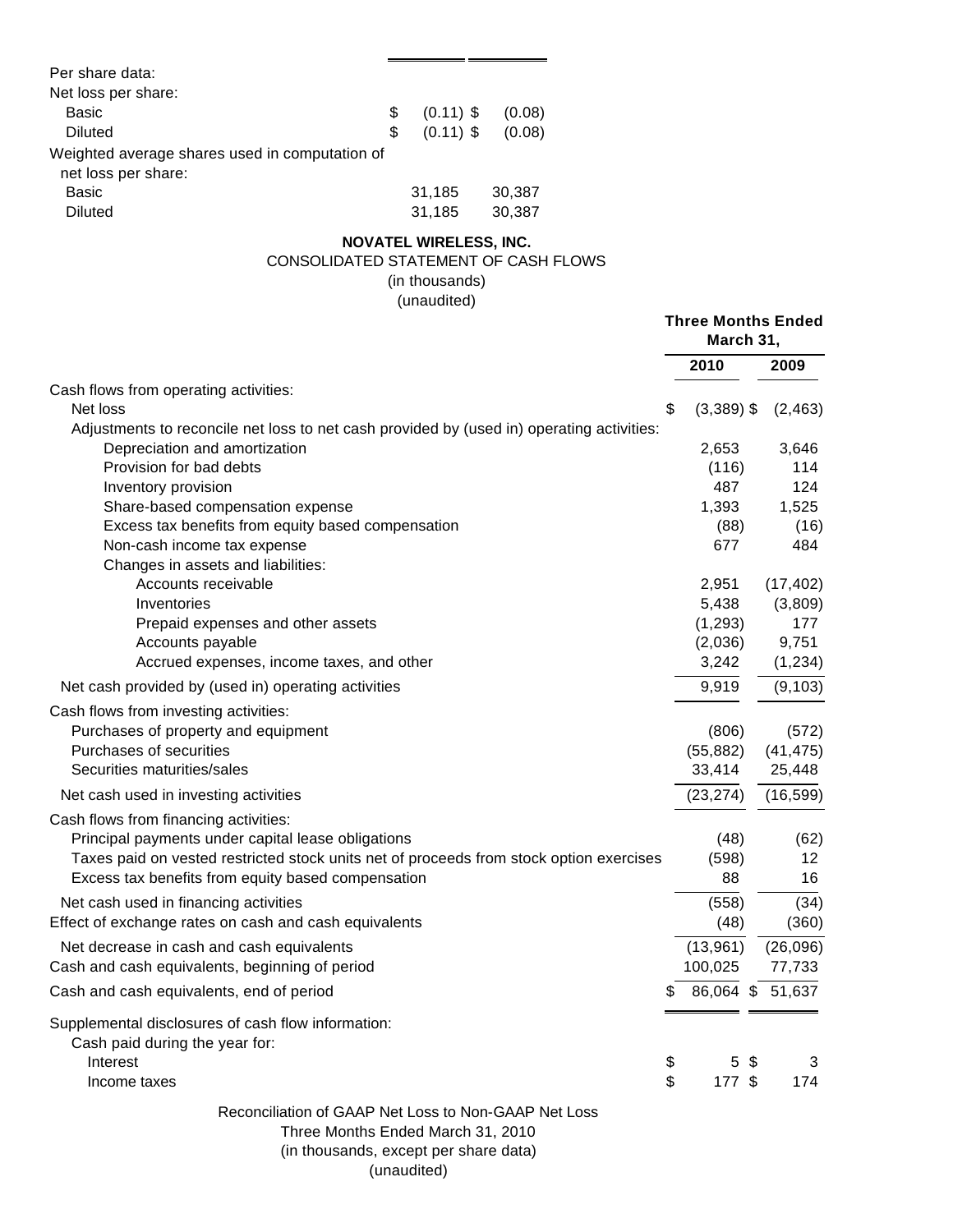|                                      |   |       |    | <b>Net Loss</b> | <b>Earnings (Loss)</b><br>Per Share,<br><b>Diluted</b> |
|--------------------------------------|---|-------|----|-----------------|--------------------------------------------------------|
| GAAP net loss                        |   |       | \$ | (3,389)         | \$<br>(0.11)                                           |
| Adjustment:                          |   |       |    |                 |                                                        |
| Share-based compensation expense (a) | S | 1,393 |    |                 |                                                        |
| Income tax expense (20%) (b)         |   | (283) |    | 1.110           | 0.04                                                   |
| Non-GAAP net loss                    |   |       | S  | (2, 279)        | \$<br>(0.07)                                           |

(a) Adjustments reflect share-based compensation expense recorded under ASC Topic 718

(b) Income tax expense associated with share-based compensation expense is computed based on the tax effect of the Company's non-qualified stock options and restricted stock units.

See "Non -GAAP Financial Measures" for information regarding our use of Non-GAAP financial measures.

# Reconciliation of GAAP Gross Profit to Non-GAAP Gross Profit Three Months Ended March 31, 2010

(in thousands) (unaudited)

|                                      |    | <b>Gross Profit</b> | GM%   |
|--------------------------------------|----|---------------------|-------|
| GAAP gross profit                    | S. | 17.769              | 24.6% |
| Adjustment:                          |    |                     |       |
| Share-based compensation expense (a) |    | 143                 | 0.2%  |
| Non-GAAP gross profit                | S  | 17.912              | 24.8% |

(a) Adjustments reflect share-based compensation expense recorded under ASC Topic 718 See "Non -GAAP Financial Measures" for information regarding our use of Non-GAAP financial measures.

Reconciliation of GAAP Operating Costs and Expenses to Non-GAAP Operating Costs and Expenses Three Months Ended March 31, 2010

(in thousands)

(unaudited)

|                                    | Share-based<br>compensation<br><b>GAAP</b><br>expense (a) |        |    |       | <b>Non-GAAP</b> |        |  |  |
|------------------------------------|-----------------------------------------------------------|--------|----|-------|-----------------|--------|--|--|
| Cost of revenues                   | \$.                                                       | 54,470 | \$ | 143S  |                 | 54.327 |  |  |
| Operating costs and expenses:      |                                                           |        |    |       |                 |        |  |  |
| Research and development           |                                                           | 11.342 |    | 496   |                 | 10,846 |  |  |
| Sales and marketing                |                                                           | 6.744  |    | 241   |                 | 6,503  |  |  |
| General and administrative         |                                                           | 4,373  |    | 513   |                 | 3,860  |  |  |
| Total operating costs and expenses | \$                                                        | 22,459 | \$ | 1,250 |                 | 21,209 |  |  |
| Total                              |                                                           |        |    | 1,393 |                 |        |  |  |

(a) Adjustments reflect share-based compensation expense recorded under ASC Topic 718 See "Non -GAAP Financial Measures" for information regarding our use of Non-GAAP financial measures.

## **Novatel Wireless, Inc.**

## Reconciliation of GAAP Loss before Income Taxes to EBITDA and Free Cash Flow

#### Three Months Ended March 31, 2010

# (in thousands)

(unaudited)

|                                       |     | <b>Three Months Ended</b><br><b>March 31, 2010</b> |
|---------------------------------------|-----|----------------------------------------------------|
| Loss before income taxes              | \$. | (4,631)                                            |
| Depreciation and amortization charges |     | 2,653                                              |
| Share-based compensation expense      |     | 1.393                                              |
| Other expense (income)                |     | (59)                                               |
| <b>EBITDA</b>                         |     | 644)                                               |